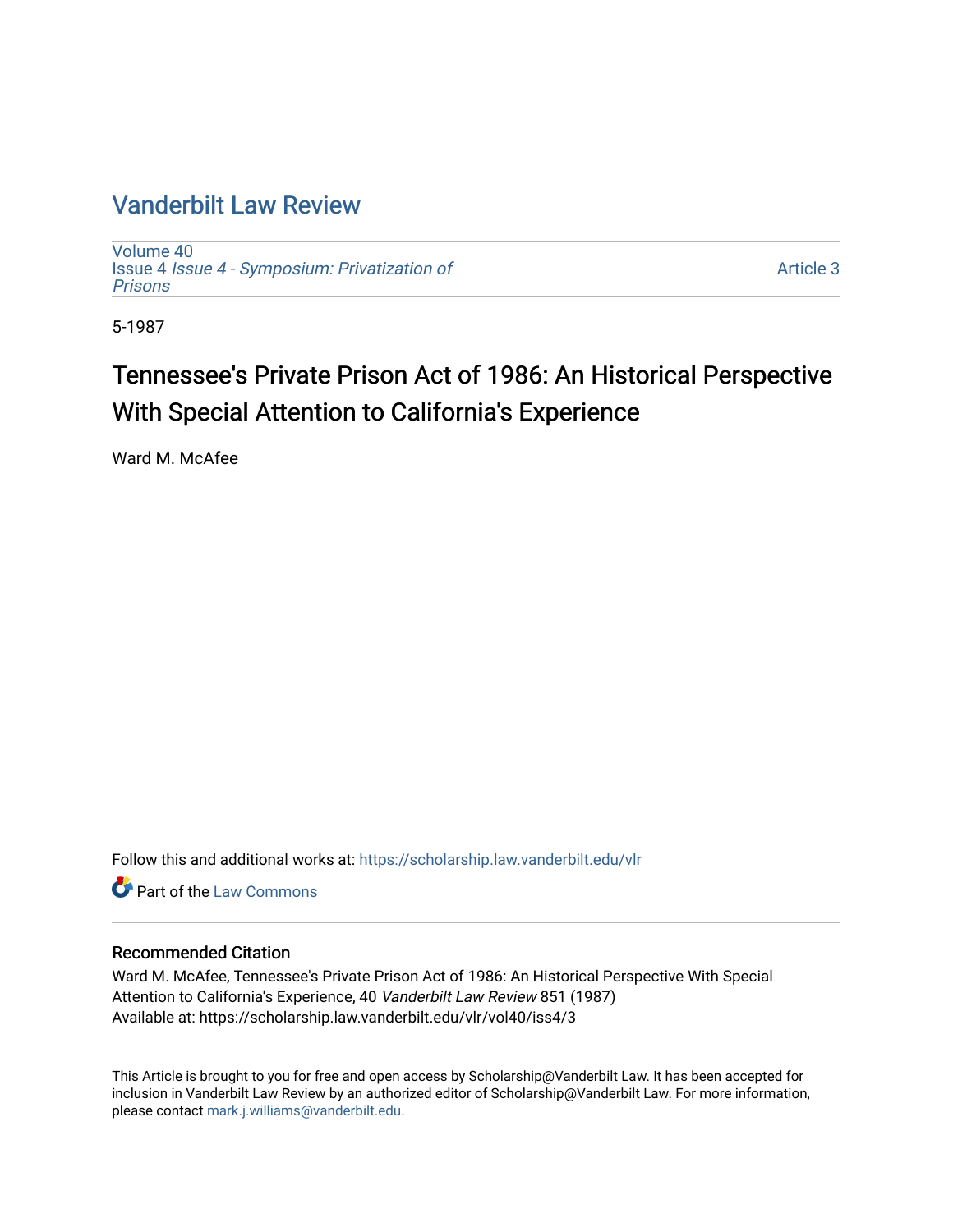# **Tennessee's Private Prison Act of 1986: An Historical Perspective With Special Attention to California's Experience**

*Ward M. McAfee\**

| I. INTRODUCTION                                    | 851 |
|----------------------------------------------------|-----|
| II. THE WISDOM OF CAUTION                          | 852 |
| III. THE DESIRABILITY OF BROAD CONSULTATION        | 854 |
| IV. THE NEED TO ASSESS THE HIDDEN COSTS OF PRIVATE |     |
| PRISON MANAGEMENT                                  | 855 |
| V. THE NEED FOR ANNUAL COST ADJUSTMENTS            | 857 |
| VI. THE NECESSITY OF AN ESCAPE CLAUSE              | 859 |
| VII. THE NEED FOR STATE CONTROL OVER CONVICT LABOR | 861 |
| VIII. FINAL CONSIDERATIONS                         | 863 |

#### I. INTRODUCTION

In 1918 James H. Wilkins proudly proclaimed that crime was on the wane. Speaking at the end of a long career in California's state prison system, Wilkins had seen the presumed eradication of the opium habit among State prisoners, the reduction and supposed elimination of corporal punishment in the State's prisons, and the introduction of the parole system. He wrote:

all this tends to material betterment in the present condition and future outlook of prison populations. . . . It is a long cry before our prisons, jails and other like institutes of detention will bear upon their rusty gates the legend other like institutes of detention will bear upon their rusty gates the legend "closed for want of inmates." But we are heading in the right direction, and in that direction I trust society will persevere.

851

<sup>\*</sup> Professor of History, California State University, San Bernadino. The author would like to acknowledge the assistance of David Shichor, Professor of Criminal Justice, California State University, San Bernadino.

*<sup>1.</sup>* J. **WILKINS, EVOLUTION OF A STATE PRISON,** HISTORICAL NARRATIVE OF **THE TEN YEARS** FROM 1851 TO 1861, **DURING** THE PERIOD **WHEN THE** CARE **AND** EMPLOYMENT OF **CONVICTS WAS TURNED** OVER **TO LESSEES** 94-95 **(1918)** (manuscript available in Bancroft Library, University of California, Berkeley).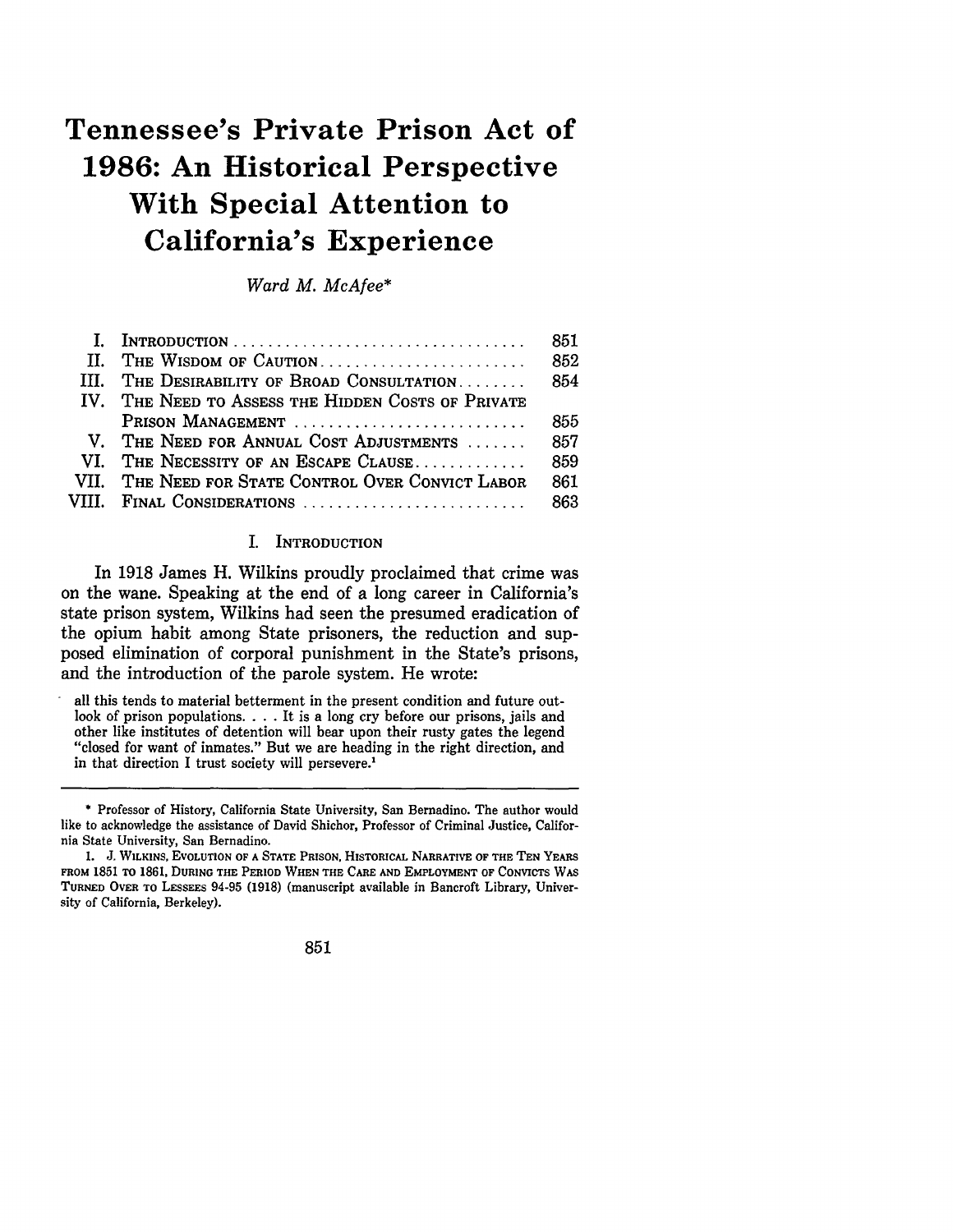We, however, live in another time. Today, few share Wilkins' unabashed optimism for the possibility of reforming America's prisons and their inhabitants. Far more common now is the concern that past and present experiments in prison reform have proven too costly. The dominant mood today is that prison management should be more cost-effective. At a time when all social services are under review, state prison expenses are experiencing especially close scrutiny. Within this context, private, for-profit prisons are viewed as a possible alternative.<sup>2</sup>

#### II. **THE** WISDOM OF **CAUTION**

Some are as sanguine about the prospects of private prisons today as Wilkins was about progressive reforms in the early twentieth century. Richard L. Mitchell, who served in New York's Department of Correctional Services in the 1970s, has claimed that a prison run by private enterprise "should be able to reduce its administrative costs by as much as a third."'3 Tennessee has taken the national lead in moving toward a private, adult, general purpose prison. But wisely, Tennessee has not moved headlong in this direction. Exercising proper caution, Tennessee enacted the Private Prison Act on May 1, 1986, "to contract with private concerns on a limited basis to afford an opportunity to determine if savings and efficiencies can be effected for the operation of correctional facilities."' 4 This Act identified only one correctional facility as a possible private prison and charged the State's Department of Correction with inaugurating the process that ultimately could result in a contract with a private concern for the management and operation of the facility.<sup>5</sup>

Private prisons are not a new idea. In the nineteenth century, a number of states committed their entire prison systems to private entrepreneurs.<sup>6</sup> Kentucky inaugurated the lease system in

**5.** *Id. §* 3(c).

<sup>2.</sup> For an excellent review of the private prison issue in our time, see *Corrections and Privatization: An Overview,* 65 PRISON J., Autumn-Winter 1985.

<sup>3.</sup> Mitchell, *A New Idea: Private Enterprise Prisons,* L.A. Times, Feb. 7, 1978, at 7, col. 5.

<sup>4.</sup> An Act to Enable Contracts with Private Contractors for the Construction, Operation and Maintenance of Certain Correctional Facilities and the Management of Said Facilities and the Monitoring of Said Contracts, **1986** Tenn. Pub. Acts ch. **932,** at **1208** (hereinafter Tenn. Private Prison Contracting Act of **1986].**

<sup>6.</sup> Convict labor was leased to private parties in the southern states impoverished by the Civil War. Many American private prison experiments, however, antedated this experience. *See* B. **MCKELVEY, AMERICAN** PRISONS, A **STUDY IN AMERICAN SOCIAL HISTORY PRIOR TO**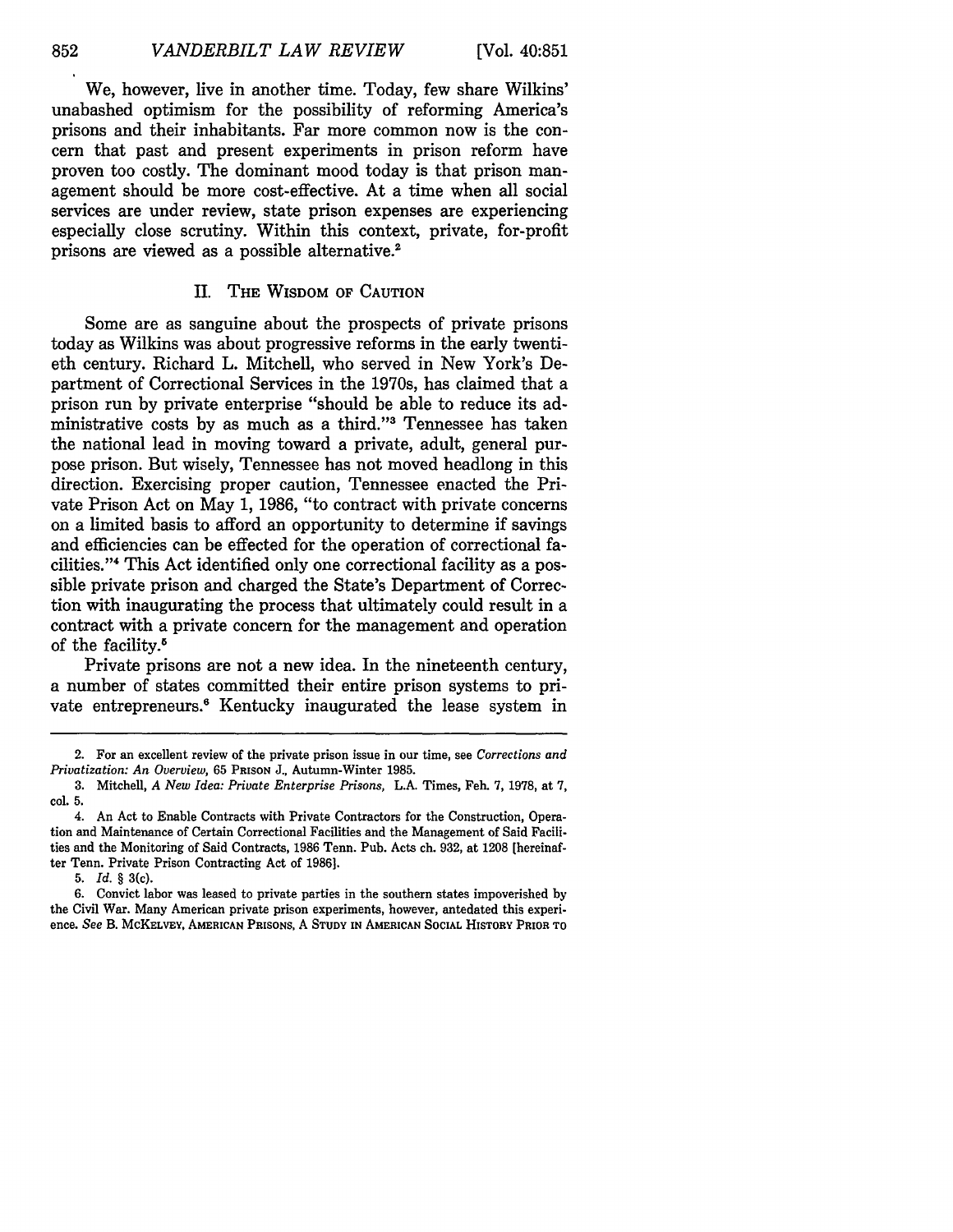1825, followed by Michigan, Missouri, Louisiana, Alabama, Indiana, Illinois, California, Nebraska, Montana, Wyoming, and Oregon.7 Then, as now, the movement was driven **by** the expectation that private management would save the states money. In Nebraska, however, the experiment was an acknowledged failure.<sup>8</sup> Similarly, upon California's resumption of prison control in **1861,** the Governor proclaimed that he would "seriously object ever again to allow the prison or its management to pass out of the exclusive control of the State."9

This Essay will use perspectives gained from these past experiences with private prisons to examine the **1986** Tennessee Private Prison Act. This comparison will focus primarily on California's private prison contracts of the 1850s, although other states' statutes will be referred to as well. In light of this perspective, Tennessee's Statute reflects caution and careful concern for the negative scenarios that could occur. The Statute generally reflects an appreciation of this historical experience because the law responds appropriately in most situations when experience would suggest caution.

Few states adopting prison privatization in the nineteenth century seriously considered at the outset that the experiment might fail. California, which inaugurated privatization within a year after becoming a state, made no provision for resumption of state control of the prison prior to termination of the prison contract."0 The California prison contract of **1851** was to run for ten years. After four years, however, the Legislature and the Governor of California deemed the experiment a failure and regained control of the State's only prison under legally questionable circumstances.<sup>11</sup> After one year of public administration, California con-

**8.** B. **MCKELVEY,** *supra* note **6,** at **196.**

**9.** Annual Message of Governor John **G.** Downey (Jan. **7, 1861),** *reprinted in* **CAL. SEN-ATE J.,** 12th Sess. **33 (1861).**

**10.** *See* An Act Providing for Securing the State Prison Convicts, **1851** Cal. Stat. ch. 114, at 427-30 (passed during the second session of the legislature on April **25, 1851)** [hereinafter Cal. Private Prison Act of **1851].**

**<sup>1915,</sup>** at 31-34 **(1936)** (discussing various convict lease systems adopted prior to the Civil War).

*<sup>7.</sup> See* B. **MCKELVEY,** *supra* note **6,** at 31-34, **103, 191-92, 195-97, 202-03; J. SELLIN, SLAVERY AND THE PENAL SYSTEM** 142 **(1976).**

**<sup>11.</sup>** *See* An Act to Provide for the Government of the State Prison, **1855** Cal. Stat. ch. 224, at **292-96** (passed during sixth session of the legislature on May **7, 1855)** [hereinafter Cal. State Prison Government Act of **1855]; J.M.** Estell to Governor Bigler (May **16, 1855), CAL, SENATE J.,** 7th Sess. **55 (1856);** Governor Bigler to **J.M.** Estell (May **17, 1855),** *id.;* Governor John Bigler's Farewell Address (Jan. **9, 1856), id.** at 24.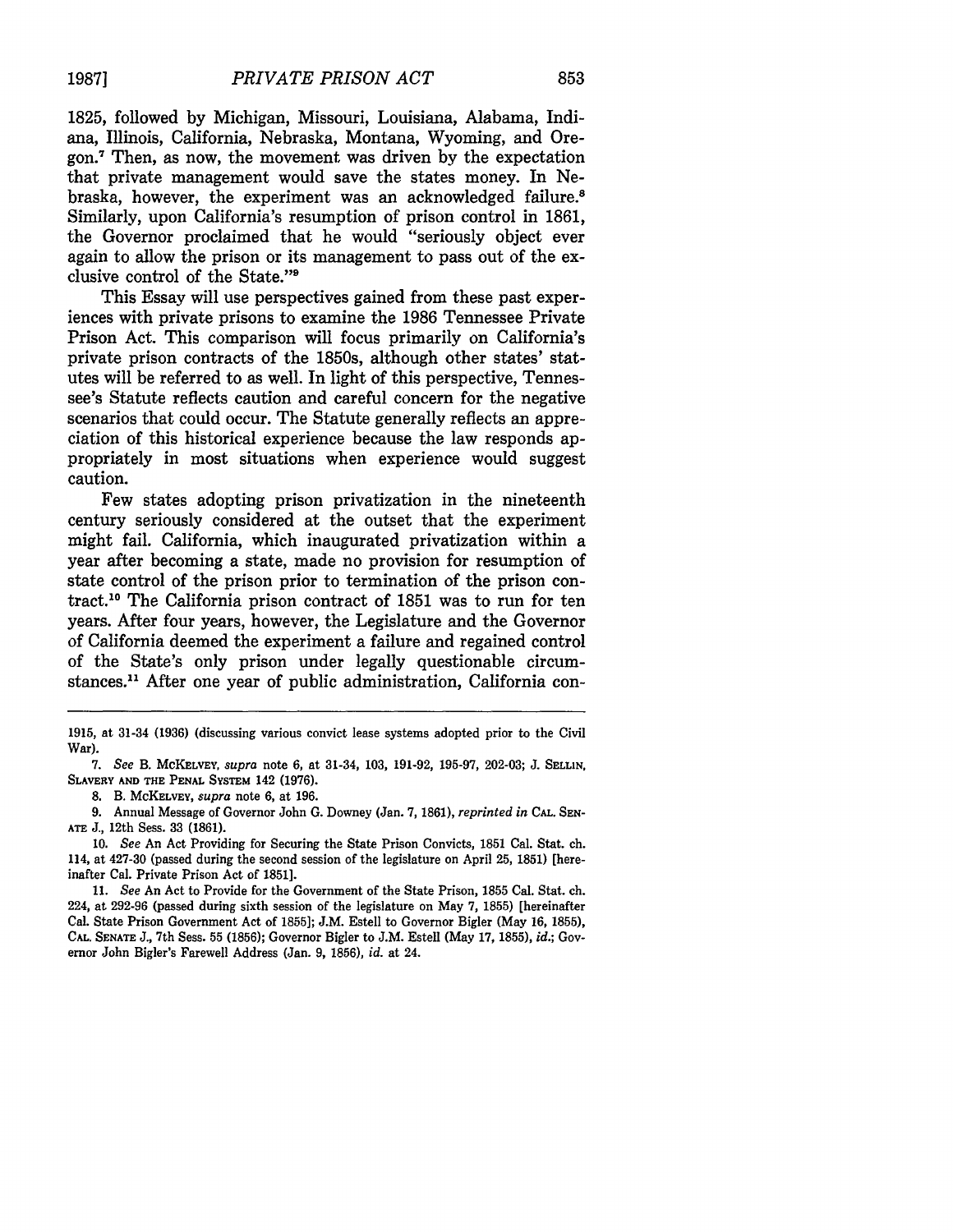cluded that the State was unable to manage the prison in a costeffective manner and again turned over its operation to private enterprise. Apparently California's legislators were unable to learn from their own experiences. Again, the California Legislature drafted an overly optimistic statute devoid of any provision indicating how the State could resume public control if private management proved unsatisfactory.<sup>12</sup> Subsequently, California paid for this oversight by incurring years of litigation and costly legal judgments." In contrast, the Tennessee Private Prison Act of 1986 addresses this point directly. Section 6(1) of the Act stipulates that "prior to entering a contract. . **.** .[a] plan shall be developed and certified by the Governor which demonstrates the method by which the state would resume control of the prison upon contract termination."<sup>14</sup> Ancient Hindu philosophers admired the wisdom of the elephant who carefully tests whether a path will bear his weight before traversing it. The Tennessee Statute reflects a similar caution.

#### III. THE DESIRABILITY OF BROAD CONSULTATION

The Tennessee Act reflects additional wisdom in establishing a consultation process for the evaluation and selection of private prison contract bids. Specifically, the Act requires that four separate committees review any request for proposals as well as the proposed contracts themselves. 15 Clearly, the authors of the Act foresaw the need for openness in the development of any private prison contract. California's experience of 130 years ago again highlights the intelligent drafting of the Tennessee statute. Although the California enabling legislation of 1856 provided for contract approval by the lieutenant governor, comptroller, and treasurer, the law did not require consultation concerning the bidding process or proposed contracts.<sup>16</sup> As a result, those three officers, who comprised the Board of Prison Commissioners, kept the public uninformed until the board officially approved the contract. Consequently, rumors circulated that the bidding process had not been truly competitive and that other entrepreneurs were willing

16. *See* Cal. Private Prison Act of 1856, *supra* note 12.

<sup>12.</sup> *See* An Act Creating a Board of State Prison Commissioners and Defining Their Duties, 1856 Cal. Stat. ch. 38, at 48-49 (passed during the seventh session of the legislature on March 21, 1856) [hereinafter Cal. Private Prison Act of 1856].

<sup>13.</sup> J. WILKINS, supra note 1, at 70-82.

<sup>14.</sup> Tenn. Private Prison Contracting Act of 1986, *supra* note 4, § 6(1).

<sup>15.</sup> *Id. §* 4(a)(2).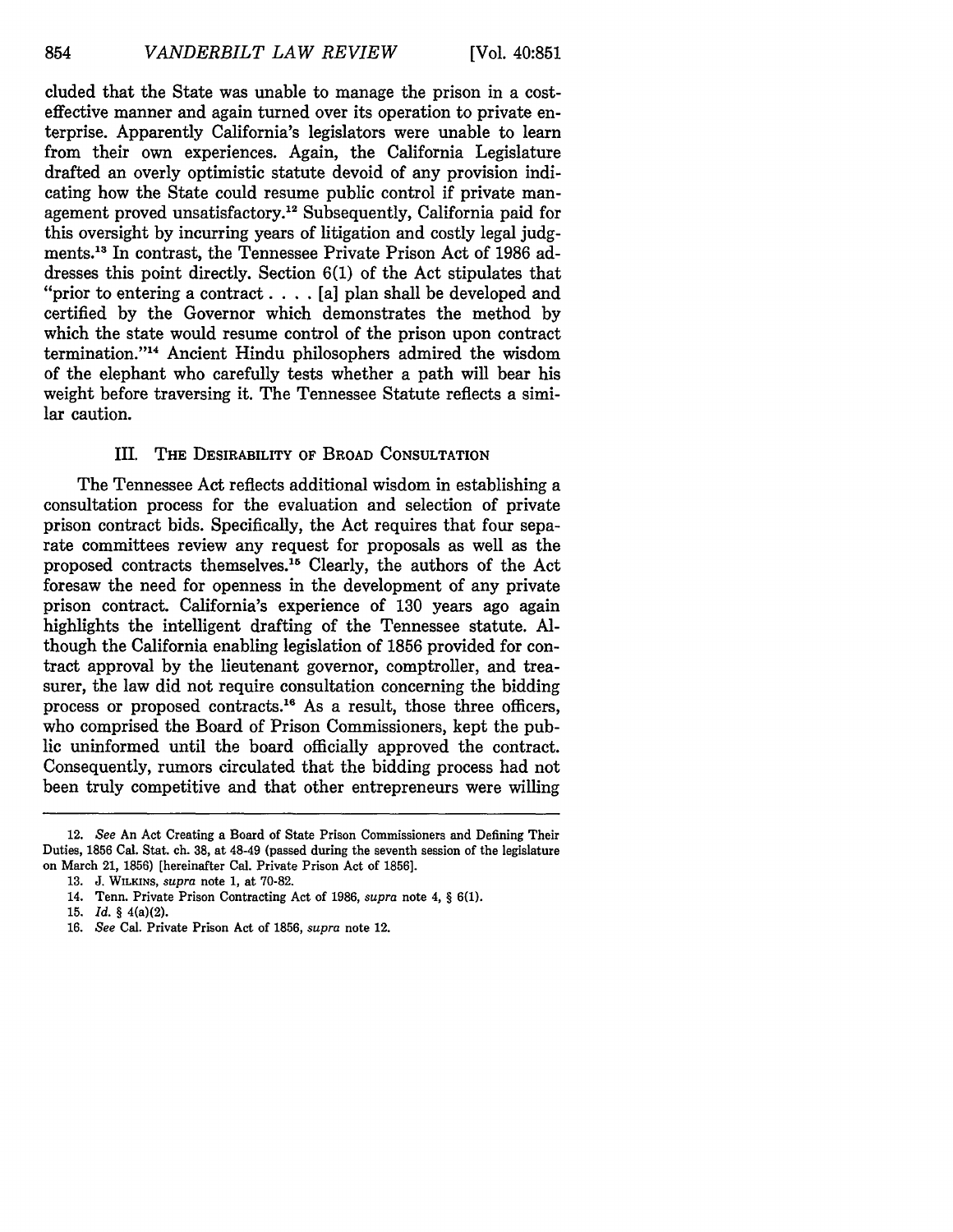to manage a private prison for far less remuneration than contractually provided.<sup>1</sup>

The California enabling legislation was passed on March 21, 1856. The prison contract was finalized within the following week. This secretive and hasty action resulted in an immediately suspect contract and insured that the lease would be politically controversial.<sup>18</sup> The open and deliberative process of contract negotiation required under the Tennessee Act portends a different result. This negotiation process ensures that a private prison contract will benefit from broad consultation and therefore not be a source of later political controversy.

#### IV. THE **NEED** TO ASSESS THE HIDDEN **COSTS** OF PRIVATE PRISON **MANAGEMENT**

State monitoring is one of the hidden costs of privately managed prisons.1" Kentucky realized the need for state monitoring as early as **1825.** In legislation passed that year, Kentucky provided for an inspection board to visit the privately run state prison "at least once in each month" and report to the legislature on "the health of the convicts," their diet, the cleanliness of their living facilities, and their treatment in general.<sup>20</sup> Missouri's private prison law of 1843 also provided for state supervision, but failed to specify the manner of its execution.<sup>21</sup> Perhaps the statute's lack of specificity later contributed to that State prison system's subpar reputation throughout the nineteenth century.<sup>22</sup>

California's legislation was far worse than that of Missouri, which at least provided for paid prison inspectors.<sup>23</sup> California's first prison contract called for state inspectors, but made no mention of their compensation.<sup>24</sup> Thereafter, California fluctuated between paying these inspectors and expecting them to serve without

**<sup>17.</sup>** Sacramento Daily Union, Mar. **26, 1856,** at 2, col. **1;** San Francisco Daily (Alta, California), Mar. **27, 1856,** at 2, col. 4.

**<sup>18.</sup> J. WILKINS,** *supra* note 1, at **55-56.**

<sup>19.</sup> Levinson, *Okeechobee: An Evaluation of Privatization in Corrections,* 65 **PRISON J.,** Autumn-Winter 1985, at **89.**

<sup>20.</sup> *See* An Act Further to Regulate the Penitentiary, 1825 Ky. Acts ch. 115, § **18,** at 23 (passed during first session of the legislature on January 10, 1825) [hereinafter Ky. Private Prison Act of 1825].

<sup>21.</sup> *See* An Act to Lease the Penitentiary, 1843 Mo. Laws § 4, at 95-99 (passed during first session of the assembly on January 26, 1843) [hereinafter Mo. Private Prison Act of 1843].

<sup>22.</sup> B. **McKELVEY,** *supra* note **6,** at **32.**

<sup>23.</sup> *See* Mo. Private Prison Act of 1843, *supra* note 21, § 29.

<sup>24.</sup> *See* Cal. Private Prison Act of 1851, *supra* note 10, §§ 6-7.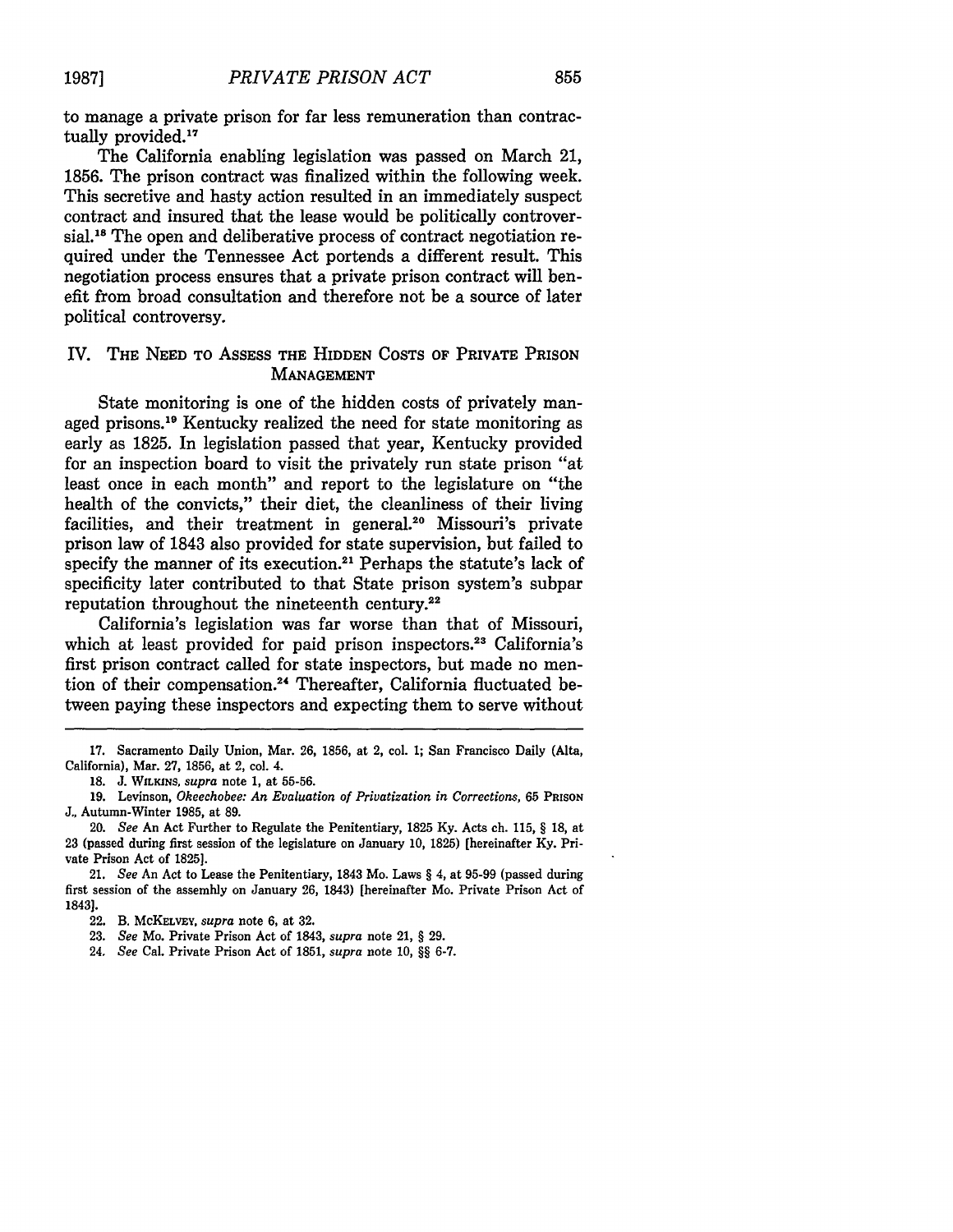[Vol. 40:851

remuneration.<sup>25</sup> Eventually, systematic state supervision was eliminated in California's private prison experiment as an unnecessary expense. This decision was myopic because privatization will fail without regular state inspection. Regular inspections not only keep private lessees "honest," but they also keep the public informed of prison conditions under private management. In California's private prison experiment, which often lacked meaningful state supervision, rumor frequently influenced public policy more than fact.

The 1986 Tennessee Act provides for state monitoring of private prison contracts but leaves the exact nature of that state supervision somewhat vague. Under section 4(c), several state officials involved in corrections and state finance will determine the likely cost of state supervision, which will be borne by the leasing party.26 Section 5(f) suggests that this state monitoring could involve "the Department of Correction or any other state agency."<sup>27</sup> The Act also establishes "the Select Oversight Committee on Corrections" as the authority on questions relating to the quality of services that the private prison lessee provides.<sup>28</sup> The Act does not contain an adequate provision for systematic supervision. Presumably, this provision will appear in the private prison contract.

The California enabling legislation of 1856 was far more specific than the 1986 Tennessee Act on the question of state supervision. The California law stipulated that one group of state prison monitors would live at the prison and make recommendations for improvement to the Board of Prison Commissioners, who had broad authority to make all rules and regulations governing the privately managed state prison.<sup>29</sup> In theory, the system appeared very thorough. In operation, however, the system fell apart. Within a year, the legislature eliminated the daily monitors as an unnecessary expense. In addition, the Board of Prison Commissioners was distracted by a state budgetary crisis that led to the impeachment

**<sup>25.</sup>** *See* An Act to Provide for the Payment of State Prison Inspectors, 1852 Cal. Stat. ch. 16, at 53 (passed during third session of the legislature on May 3, 1852); An Act to Repeal "An Act to Provide for the Payment of State Prison Inspectors," 1853 Cal. Stat. ch. 172, at 167 (passed during the fourth session of the legislature on May 12, 1853); An Act to Provide for the Payment of State Prison Inspectors, 1855 Cal. Stat. ch. 172, at 213 (passed during sixth session of the legislature on April 30, 1855); An Act to Abolish the Office of Director of the State Prison, 1857 Cal. Stat. ch. 79, at 74-75 (passed during eighth session of the legislature on March 10, 1857).

<sup>26.</sup> Tenn. Private Prison Contracting Act of 1986, *supra* note 4, §§ 4(c)(1)(B)-(C), **5(f).**

**<sup>27.</sup>** *Id.* § **5(f).**

**<sup>28.</sup>** *Id.* § 5(e).

<sup>29.</sup> *See* Cal. Private Prison Act of 1856, *supra* note 12, at §§ 1, 3-4.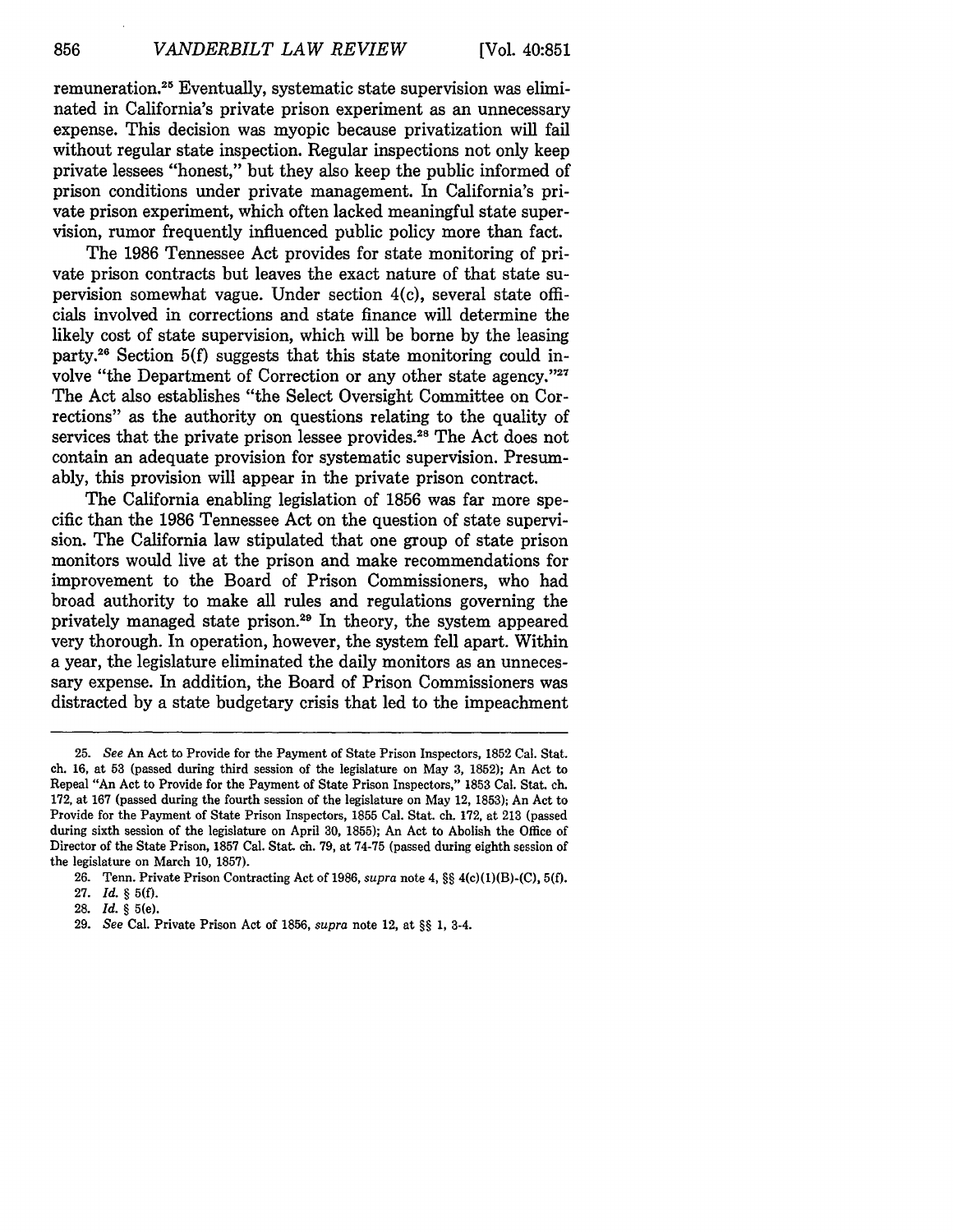and resignation of one of its members.<sup>30</sup> In short, all state oversight ended in California in 1857. Tennessee's current lack of detailed description of supervision does not mean that effective state monitoring will not be forthcoming, anymore than California's elaborate provisions guaranteed satisfactory results. Nevertheless, the issue of adequate state supervision is something that should draw public attention when actual contracts are reviewed.

At the heart of California's oversight problems was a relatively deepseated attitude that prison oversight could occur without much, if any, cost to the State. In acknowledging that state supervision will be a cost included in the budget of any private prison, the Tennessee Act avoids this naive attitude. The Tennessee Act also anticipates court settlement costs from liability judgments against a private lessee.<sup>31</sup> No meaningful comparison can be drawn between the California statute and the Tennessee Act in this regard because the civil rights of prisoners were virtually nonexistent in the nineteenth century. In California's private prison experiment, convicts were treated as subhuman. Yet not even the most ardent critics of that system argued that the abused prisoners possessed legal rights.

#### V. **THE NEED FOR ANNUAL COST ADJUSTMENTS**

In 1831 and 1832, Gustave de Beaumont and Alexis de Tocqueville visited the United States to investigate America's prisons. In their subsequent study, de Beaumont and de Tocqueville noted that American state-run prisons invariably made short-term contracts with private entrepreneurs involving prison labor. De Beaumont and de Tocqueville wrote:

Particular care is taken never to make contracts for any great length of time. The contractors, therefore, cannot exact contracts disadvantageous to the prison, under the pretense of injurious contingencies to which the possible depreciation of the manufactured articles may expose them. The duration of a contract often does not exceed a year; it is sometimes of less duration for the labor, and generally of six months only for the **food.32**

The authors' comments were restricted to the contract system practiced by many states at that time. Under the contract system,

<sup>30.</sup> *See Report of the Special Senate Comm. on State Debt,* **CAL. SENATE** J., app., 8th Sess. 3-4 (1857); *Report of the Assembly Comm. on Accounts and Expenditures,* Cal. As-**SEMBLY J.,** app., 8th Sess. **3-8** (1857).

**<sup>31.</sup>** Tenn. Private Prison Contracting Act of **1986,** *supra* note 4, § 7(a)(2).

**<sup>32.</sup>** G. **DE BEAUMONT** & **A. DE TOCQUEVILLE,** ON **THE** PENITENTIARY SYSTEM **IN THE UNITED** STATES **AND** ITS **APPLICATION IN FRANCE** 110-11 **(S.** Univ. Ill. Press ed. 1964) (originally published **1833).**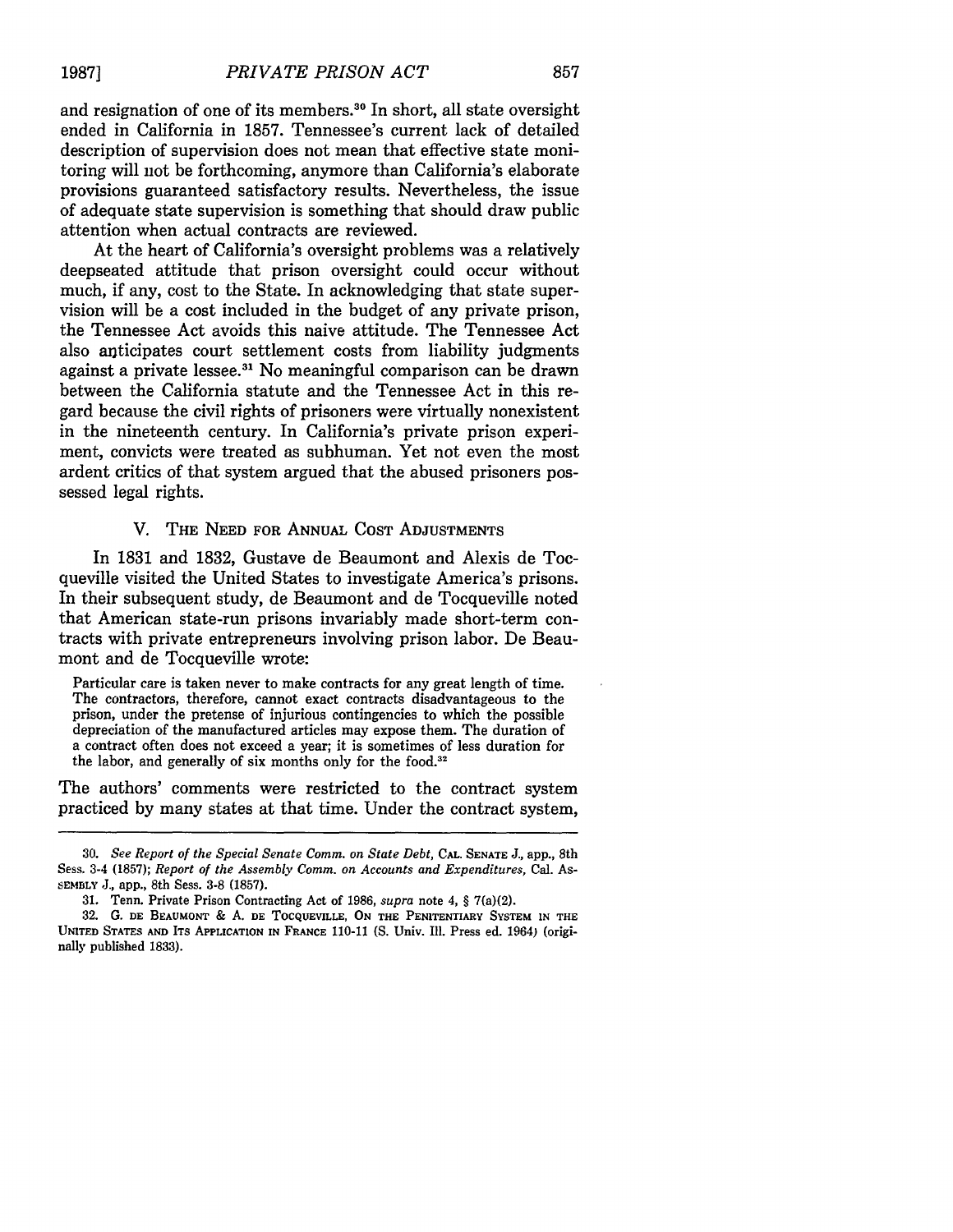state-run prisons made specific, limited contracts with businessmen for convict labor. The authors made no mention of the more comprehensive lease system, whereby entire prisons or prison systems were contracted to private entrepreneurs. During de Beaumont's and de Tocqueville's stay, however, only the State of Kentucky had any experience with the lease system of prison operation, which today is called privatization. The introduction of the private prison concept tended to erode the use of short-term prison labor contracts previously praised by the French authors.<sup>33</sup>

The Kentucky private prison contract of 1825 was seven years in duration with no stipulation for revision short of outright termination by the State. $34$  In other states, the lease term was even longer. Both Missouri's private prison contract of 1843 and California's contract of 1851 were to extend for ten years.<sup>35</sup> These longterm contractual provisions bred dissatisfaction both on the part of the state and the private lessee because its length made the contractual obligations overly vague. This problem encouraged California to nullify illegally its contract of 1851 after only four years.<sup>36</sup> In 1856 California entered into a second private prison contract that provided for monthly payments of 10,000 dollars to be made to the lessee over a five year term. $37$  Changing business conditions quickly persuaded state officials that the 10,000 dollar sum was twice as high as it should have been. This perception bred widespread disenchantment with the private prison contract and privatization in general. $38$ 

In the nineteenth century the lessee's initial capital outlay justified long-term leases. The Tennessee Act of 1986 envisions a lessee assuming the management of an existing state facility. Consequently, no substantial initial capital outlay is anticipated. In this respect, the Tennessee Act integrates the brief and amendable contractual term, long ago applauded by de Beaumont and de Tocqueville, with the prison lease concept.<sup>39</sup> By allowing both parties to make necessary adjustments to the contract the Tennessee Act

**<sup>33.</sup>** *See infra* notes 34-40 and accompanying text.

<sup>34.</sup> *See* Ky. Private Prison Act of 1825, *supra* note 20, *§* 2.

<sup>35.</sup> *See* Mo. Private Prison Act of 1843, *supra* note 21, *§* 1; Cal. Private Prison Act of **1851,** *supra* note 21, § 3.

<sup>36.</sup> *See* Cal. State Prison Government Act of 1855, *supra* note 11.

<sup>37.</sup> Cal. Private Prison Contract of 1856, *reprinted in Report of the Joint Committee on State Prison Affairs,* **CAL. SENATE** J., App., 9th Sess. **13-16** (1858) [hereinafter Cal. Private Prison Contract of 1856].

**<sup>38.</sup>** *See* CAL. **ASSEMBLY J.,** 8th Sess. 748 (1857).

<sup>39.</sup> *See* Tenn. Private Prison Contracting Act of 1986, *supra* note 4, §§ 3(c), 4(b)(1).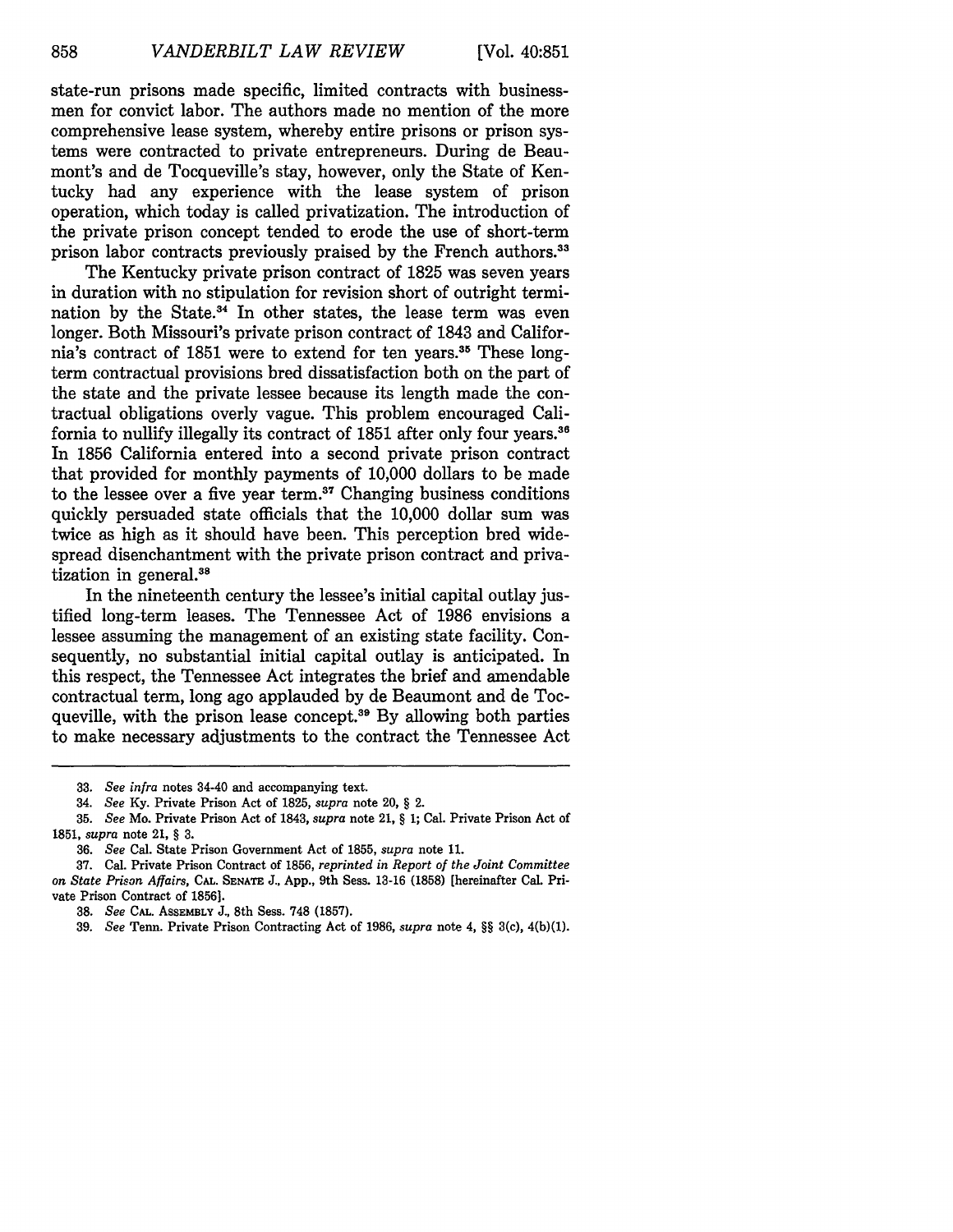lays the foundation for a successful contractual relationship.

States considering private prison contracts that require large initial capital expenditures by the lessee should proceed with caution. States should be wary of contracts that combine both the construction and subsequent management of private prisons because these contracts too easily breed misunderstanding. California's experience can be useful in this regard. That State's private prison contracts of the 1850s were risky ventures. At the outset, each party hoped to get the better of the bargain. As one side began to be the loser in this contractual contest, recriminations, denials, and self-righteousness followed. Contracts that do not allow for annual cost adjustments to accommodate the legitimate needs of both parties do not foster cooperative behavior or an atmosphere of mutual trust. Tennessee's current law promises to avoid these problems by encouraging annual cost adjustments in the contract itself.<sup>40</sup>

#### VI. THE NECESSITY OF **AN ESCAPE CLAUSE**

Fearful of state legislatures enacting inflationary monetary policies, the Nation's founding fathers drafted restrictive language in the Constitution. 41 Article I, section 10, declares "No State shall. **.** .pass any. **.** .Law impairing the Obligation of Contracts."<sup>42</sup> In *Fletcher v. Peck43* the Supreme Court interpreted article I to apply to contracts to which a state itself was a party. In *Fletcher,* which involved the Georgia Legislature's nullification of a fraudulent land grant previously made by the State legislature, Chief Justice Marshall implied that state contracts could be voided by the legislative process only if the contract so provided.44 Following the decision, most state legislatures took great care to include escape clauses in contracts to which the state itself was a party.45 For ex-

45. For telling examples of the extent to which *Fletcher* necessitated caution by the state legislature to avoid binding contracts with private entrepreneurs, see W. McAFEE, CAL-IFORNIA'S RAILROAD ERA, 1850-1911, at 143-44 (1973).

<sup>40.</sup> *See, e.g., id. §* 4(b)(1).

<sup>41.</sup> M. **JENSEN, THE** NEW NATION, A **HISTORY OF THE UNITED** STATES **DURING THE CON-FEDERATION,** 1781-1789, at xiii, 245-56, 313, 326, 422-28 **(1962).**

<sup>42.</sup> U.S. CONST. art. **I,** *§* **10,** ci. **1.**

<sup>43.</sup> **10** U.S. **(6** Cranch) **87 (1810).**

<sup>44.</sup> Although Chief Justice Marshall did not address this point directly, it was implicit in the logic of his decision. **If** state contracts were binding, then it follows that any provisions for the undoing of the contract were also binding if written into the contract itself. *Cf. Fletcher,* 10 U.S. **(6** Cranch), at 135-39 (discussing the binding nature of contracts entered into by a state and the inability of a state either to rescind or to modify the terms of a valid contract through subsequent legislation).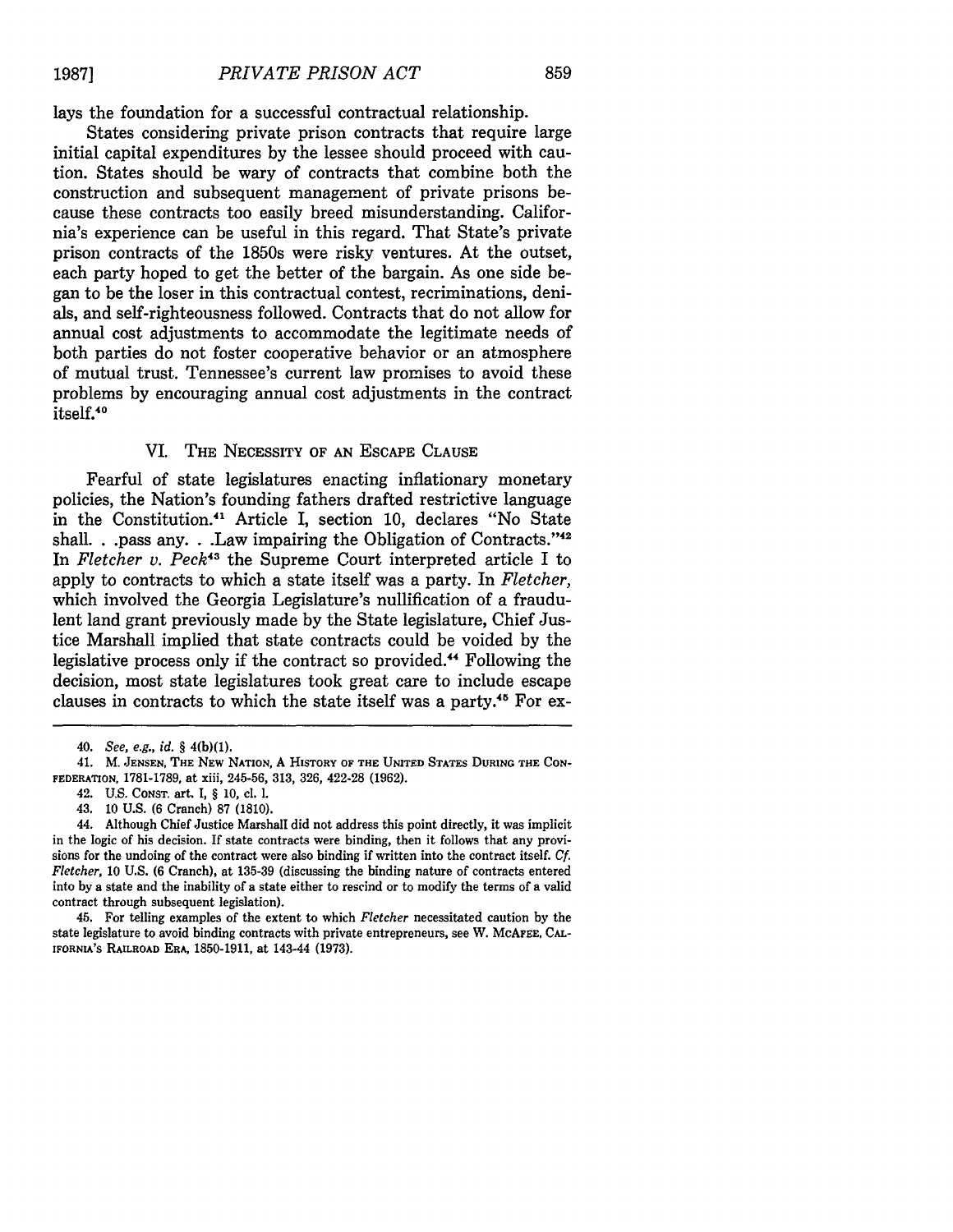ample, the Kentucky Legislature wrote a private prison contract in 1825 naming one Joel Scott the lessee "subject, however, to removal by the Legislature, whenever, in their opinion, said Scott shall fail to manage said institution in such manner as the interest of the State may require. '46 This provision encouraged the lessee to be a true state servant rather than merely a profit-seeking entrepreneur. The psychological impact of the provision was important to successful private prison management.

Missouri's private prison legislation of 1843 was not as concise and provided for an elaborate system of arbitration between the State and the lessee in the event of a dispute.47 California's prison contracts of 1851 and 1856 were even worse. In the 1856 contract no mention was made of the State's role in resolving potential disputes.48 When California decided in 1855 that private prison management was a scandal that no longer could be endured, legislation was passed returning control of the prison to the State.<sup>49</sup> Despite the *Fletcher* decision, the lessee decided not to litigate this dispute, but chose instead to devote his energies to bringing about political change in California.<sup>50</sup> Within a year, a new governor and legislature adopted a new, far more lucrative prison contract, to which the previous lessee was the sole beneficiary. This new contract also was silent on the State's ability to resolve any future contractual dispute.<sup>51</sup>

Within two years, the California Legislature again was dissatisfied with private prison management and passed legislation returning the prison to state control.<sup>52</sup> This time, the lessee took the issue to court, which resulted in three separate decisions by the California Supreme Court.<sup>53</sup> In *McCauley v. Weller*<sup>54</sup> the State argued that prior practice, unresisted by the lessee in 1855, validated state seizure in 1858. The court, however, held that the lessee's

52. An Act to Provide for the Temporary Government of the State Prison, and to Appropriate Money Therefore, 1858 Cal. Stat. ch. 43, at 32-33 (passed during the ninth session of the legislature on February 26, 1858).

53. *See* McCauley v. Brooks, 16 Cal. 11 (1860); State v. McCauley, 15 Cal. 430 (1860); McCauley v. Weller, 12 Cal. 500 (1959).

54. 12 Cal. 500 (1859).

<sup>46.</sup> Ky. Private Prison Act of 1825, *supra* note 20, § 2.

<sup>47.</sup> Mo. Private Prison Act of 1843, *supra* note 21, §§ 15-16.

<sup>48.</sup> *See* Cal. Private Prison Act of 1851, *supra* note 10; Cal. Private Prison Contract of 1856, *supra* note 37.

<sup>49.</sup> *See* Cal. State Prison Government Act of 1855, *supra* note 11.

<sup>50.</sup> *See* Sacramento Daily Union, Feb. 5, 1857, at 3, col. 2.

<sup>51.</sup> *See* Cal. Private Prison Act of 1856, *supra* note 12; Cal. Private Prison Contract of 1856, *supra* note 37.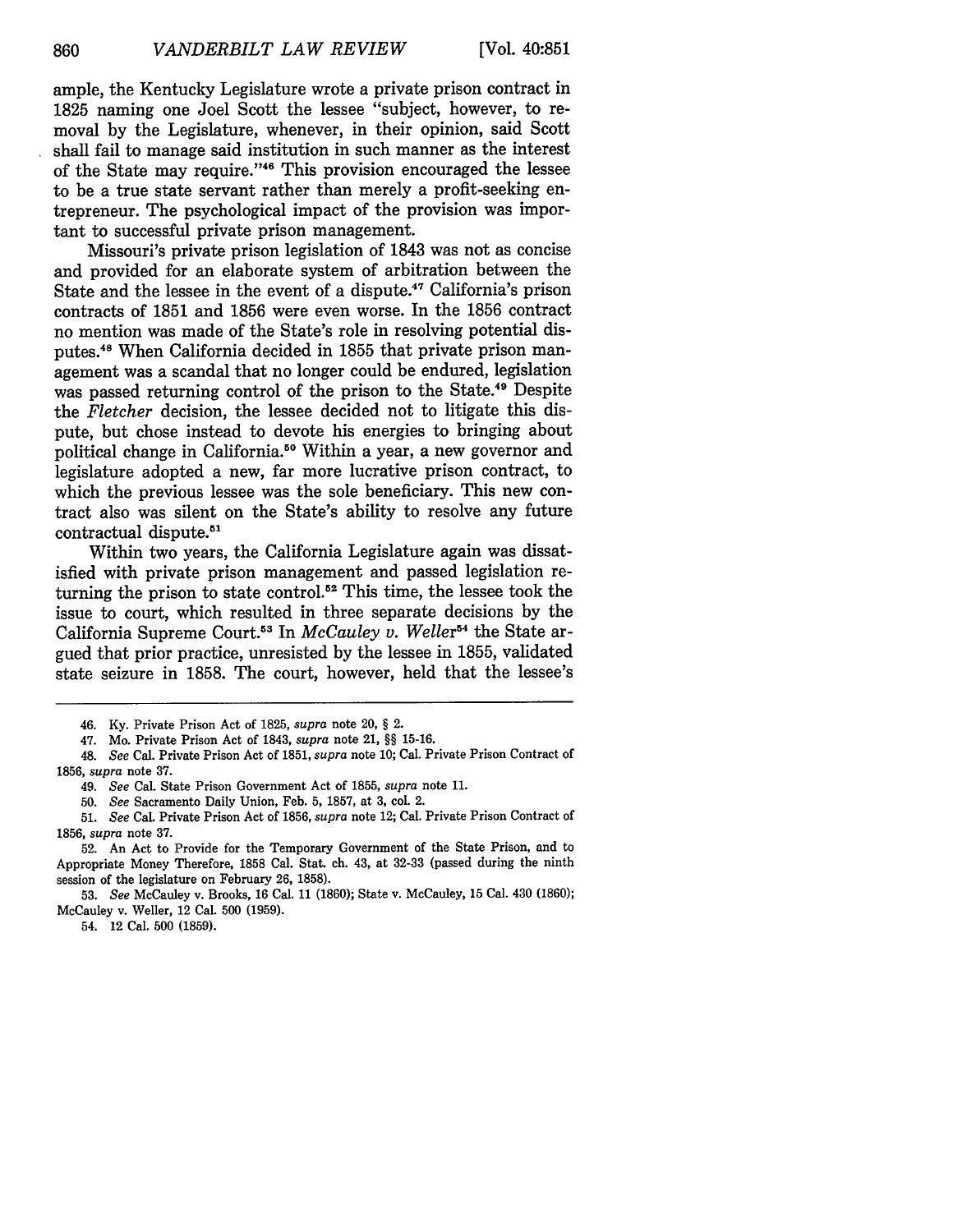contract could only be voided by judicial determination.<sup>55</sup> According to one judge "[t]he legislature cannot take upon itself, nor the officers of the government upon themselves, to adjudge what right has accrued to the State, and then proceed to enforce it, anymore than a private citizen."<sup>56</sup> The next year in *State v. McCauley*,<sup>57</sup> the court held that the State had violated the lessee's contractual rights by seizing the prison.<sup>58</sup> The court also held that constitutionally the State may delegate its police power to manage prisons to a private lessee.<sup>59</sup> In the end, California was forced to buy out the lessee's contractual rights for  $275,000$  dollars.<sup>60</sup>

Later in the nineteenth century, Nebraska also had a disastrous experiment with private prison management.<sup>61</sup> Nebraska's enabling legislation made no mention of the State's power to nullify the contract.<sup>62</sup> Accordingly, the issue was left to the courts and, once again the state purchased the lessee's rights. Tennessee avoids a possible recurrence of this problem by including an escape clause in its Private Prison Act of 1986. Section 4(a)(4) states: "Proposer must agree that the state may cancel the contract at any time after the first year of operation, without penalty to the state, upon giving ninety (90) days written notice."<sup>63</sup>

#### VII. THE **NEED** FOR STATE CONTROL OVER **CONVICT** LABOR

The **1986** Private Prison Act amends the Tennessee Code to allow convict labor to manufacture goods for sale on the open market, provided there is no detrimental effect on free labor in Tennessee.<sup>64</sup> Private prisons long have been associated with the use of convict labor for profit. For example, the lessee under Kentucky's private prison law of **1825** was allowed one-half of the net profits derived from convict labor.<sup>65</sup> Under the Missouri law of 1843, the

- 58. *Id.* at **457-59.**
- **59.** *Id.* at 455.

60. *See Reports of the Board of Commissioners and Board of Directors of the State Prison,* **CAL. SENATE** J., *app.,* 12th Sess. 24-26 (1861).

61. *See* B. **MCKELVEY,** *supra* note 6, at 196.

62. An Act Establishing a Board of Public Lands and Buildings of the State of Nebraska, and Defining Their Duties, 1877 Neb. Laws §§ 1, 17, at 188-94 (passed during the fourteenth session of the legislature on February 13, 1877) [hereinafter Neb. Private Prison Act of 1877].

63. Tenn. Private Piison Contracting Act of 1986, *supra* note 4, § 4 (a)(4).

- 64. *Id. §* 16.
- **65.** Ky. Private Prison Act of 1825, *supra* note 20, § 12.

**<sup>55.</sup>** *Id.* at **533** (Field, J., concurring).

<sup>56.</sup> *Id.*

<sup>57. 15</sup> Cal. 43 (1860).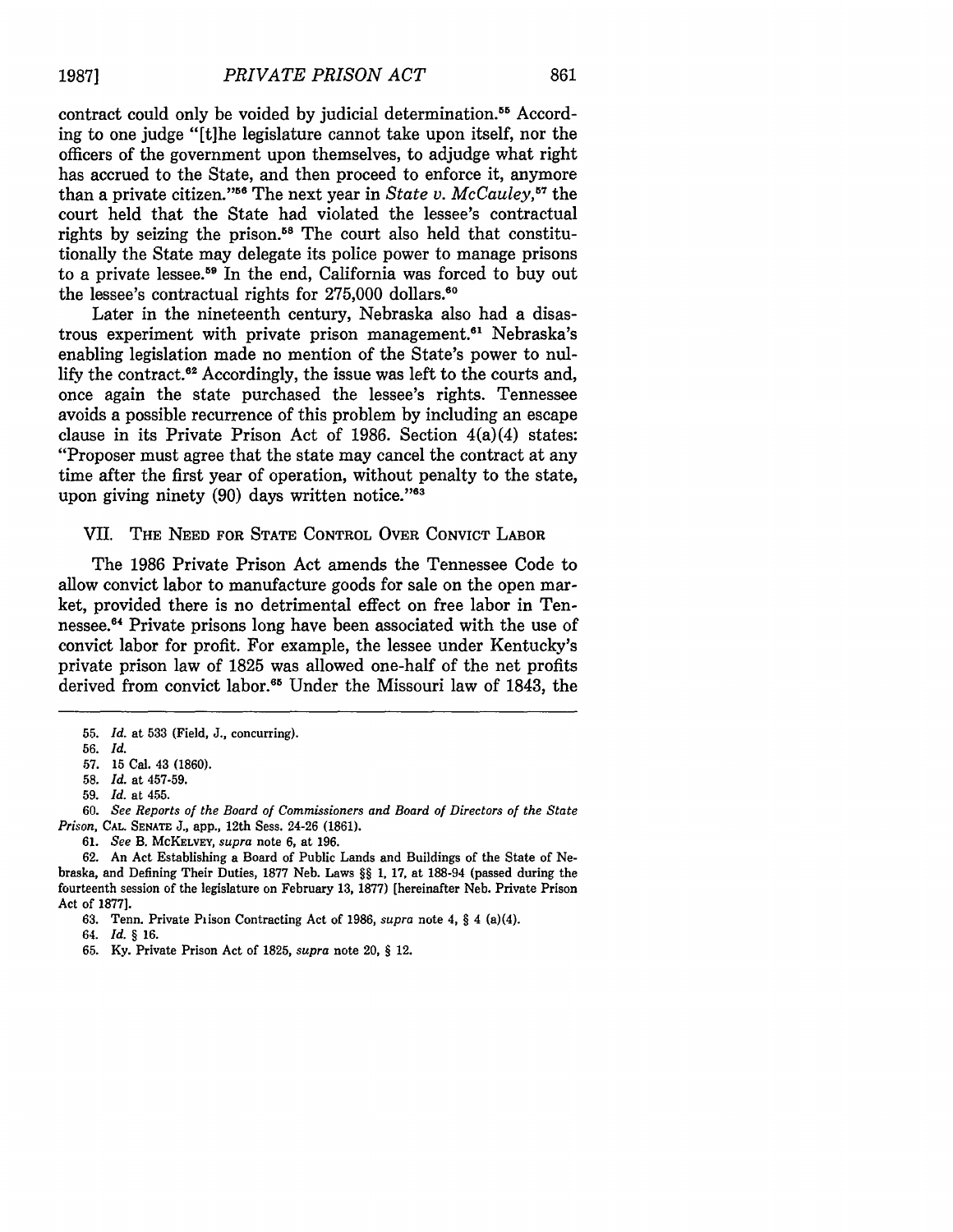lessees reaped all the profits of convict labor with the restriction that no work occur beyond the prison walls.<sup>66</sup> Nebraska's enabling legislation granted the lessees all the profits from prison labor without restricting where that work could take place.<sup>67</sup> California went even further. Section 7 of the Private Prison Act of 1851 explicitly stated: "[T]his Act shall not be so construed as to confine the labor of the prisoners within the walls of said prison, or to any particular place or labor."<sup>68</sup> The 1856 contract noted that the lessee "shall have the privilege, and be at full liberty to work said state prison convicts at any and all mechanical branches of business that he may choose," which the lessee interpreted as the right to work convicts outside the prison walls.<sup>69</sup>

The lessee under California's private prison contract frequently worked convicts in locations far from the state prison, which made escape prevention virtually impossible. The result was a serious breach in the lessee's contractual obligation to maintain prison security. In spite of the complaints against publicly run prisons, the escape prevention record of public prisons is excellent. By contrast, California's private prison suffered sixty-five escapes in 1856, seventy-two in 1857, twenty-three in 1858 when the prison temporarily returned to state control, and ninety-five in 1859 when again it returned to private management.<sup>70</sup> When the goals of prison security and profitability were in conflict, the lessee always chose the latter. This, more than any other factor, undermined California's willingness to experiment with privatization.

The Tennessee Private Prison Act of 1986 specifically denies the lessee the right to approve the type of work inmates may perform, and the wages or sentence credits which may be given to inmates engaging in such work.71 The Commissioner of the State Corrections Department maintains this authority. This retention of state authority undoubtedly lessens the profit motive of the lessee but keeps prison security issues entirely under state control.<sup>72</sup> Tennessee Corrections Department officials certainly will never sanction the kind of uses of prison labor that marred the

- 68. Cal. Private Prison Act of 1851, *supra* note **10,** § **7.**
- 69. "Supplementary Agreement" to Cal. Private Prison Contract of 1856, *supra* note 37, at 16.

**72.** *Id. §§* 4(a)(4), 5(e).

<sup>66.</sup> Mo. Private Prison Act of 1843, *supra* note 21, § 4.

<sup>67.</sup> Neb. Private Prison Act of 1877, *supra* note 62, § 17.

<sup>70.</sup> *Report of Joint Standing Comm. on State Prisons,* CAL. **SENATE** J., app., 11th Sess. 12 (1860).

<sup>71.</sup> Tenn. Private Prison Contracting Act of 1986, *supra* note 4, § 10(4).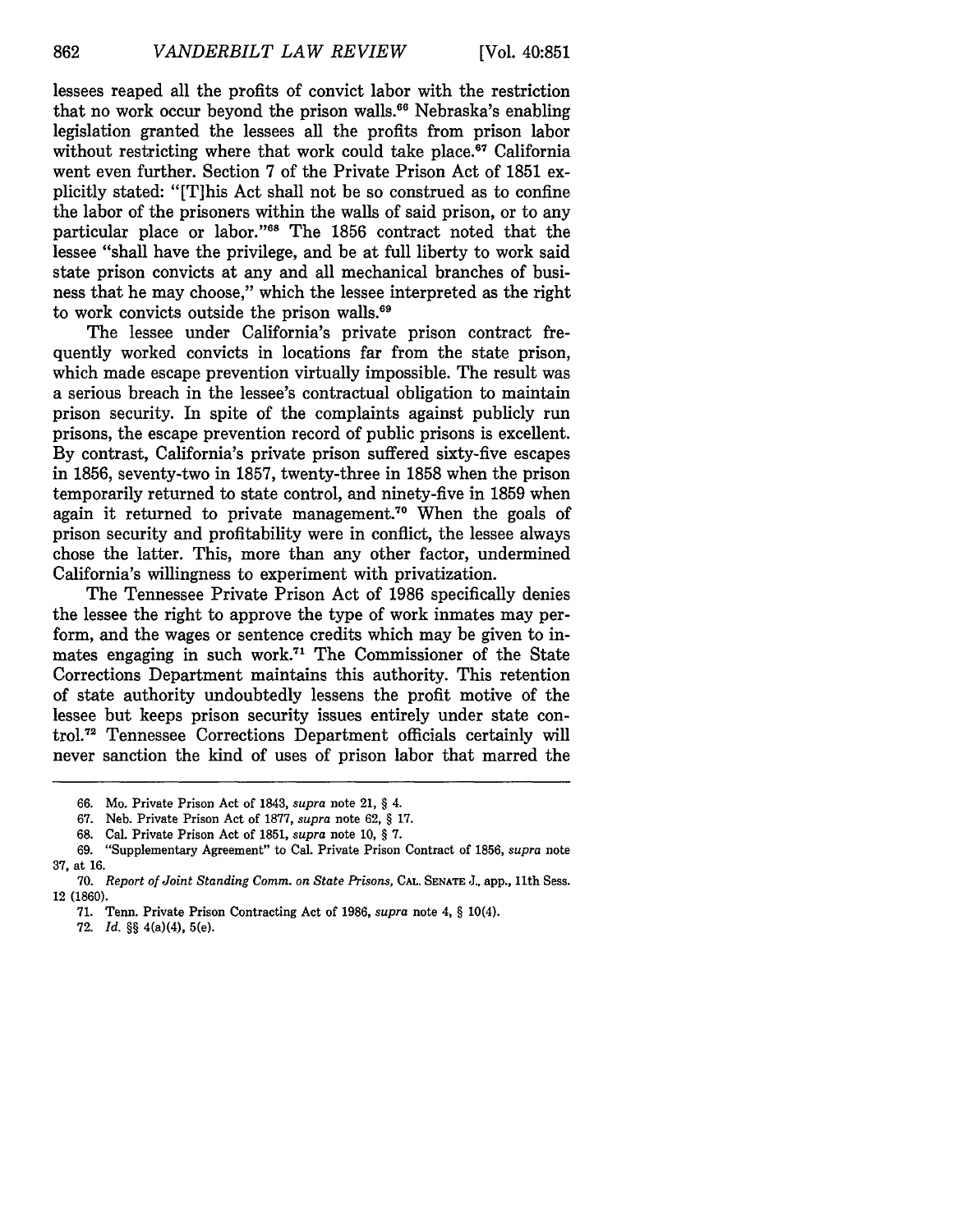California experiment. For this reason, the inclusion of a provision in Tennessee's first lease agreement prohibiting the employment of convict labor outside the prison may be redundant. Nevertheless, this restriction would emphasize the value that society places on prison security.

#### VIII. **FINAL** CONSIDERATIONS

This Essay suggests that, in light of past experiments with prison privatization, Tennessee's Private Prison Act of 1986 is, by and large, an effective piece of legislation. Nevertheless, the enabling legislation is only half of the contractual picture. The method of effective state oversight and the appropriate uses of convict labor should be included in the final contract. Other issues also may need to be addressed in the contract itself. Specifically, who will have the responsibility for building modification, construction, or the erection of machinery within the prison? And who will own these improvements? The Kentucky law of 1825 stipulated that any improvements made by the lessee became the property of the State upon the expiration of the lease.<sup>73</sup> Missouri's 1843 statute included a similar provision.<sup>74</sup> California's 1851 law implied that the State would be responsible for constructing all permanent buildings. 75 The 1856 California legislation and subsequent contract required the lessee to assume responsibility for all construction mandated by state officials, with the proviso that all additions would become state property.76 The Nebraska statute of 1877 assumed that no construction would be necessary under the lease.<sup>77</sup> The Tennessee Act is silent on the issue of responsibility for construction, remodeling and unforeseen maintenance costs beyond normal wear and tear. The title of the Tennessee Act states that contracts for private construction of state prisons may be authorized under the Act.78 The text of the legislation, however, does not reveal who bears responsibility for any necessary construction. Presumably, this obligation will be settled under the terms of the specific lease.

The nineteenth century Missouri and California legislation

<sup>73.</sup> Ky. Private Prison Act of 1825, *supra* note 20, § 9.

<sup>74.</sup> Mo. Private Prison Act of 1843, *supra* note 21, *§* 25.

**<sup>75.</sup>** Cal. Private Prison Act of **1851,** *supra* note **10,** § **3.**

**<sup>76.</sup>** Cal. Private Prison Act of **1856,** *supra* note 12, § 2; Cal. Private Prison Contract of **1856,** *supra* note **37,** at **15.**

**<sup>77.</sup>** Neb. Private Prison Act of **1877,** *supra* note **62,** § **17.**

**<sup>78.</sup>** Tenn. Private Prison Contracting Act of **1986,** *supra* note 4.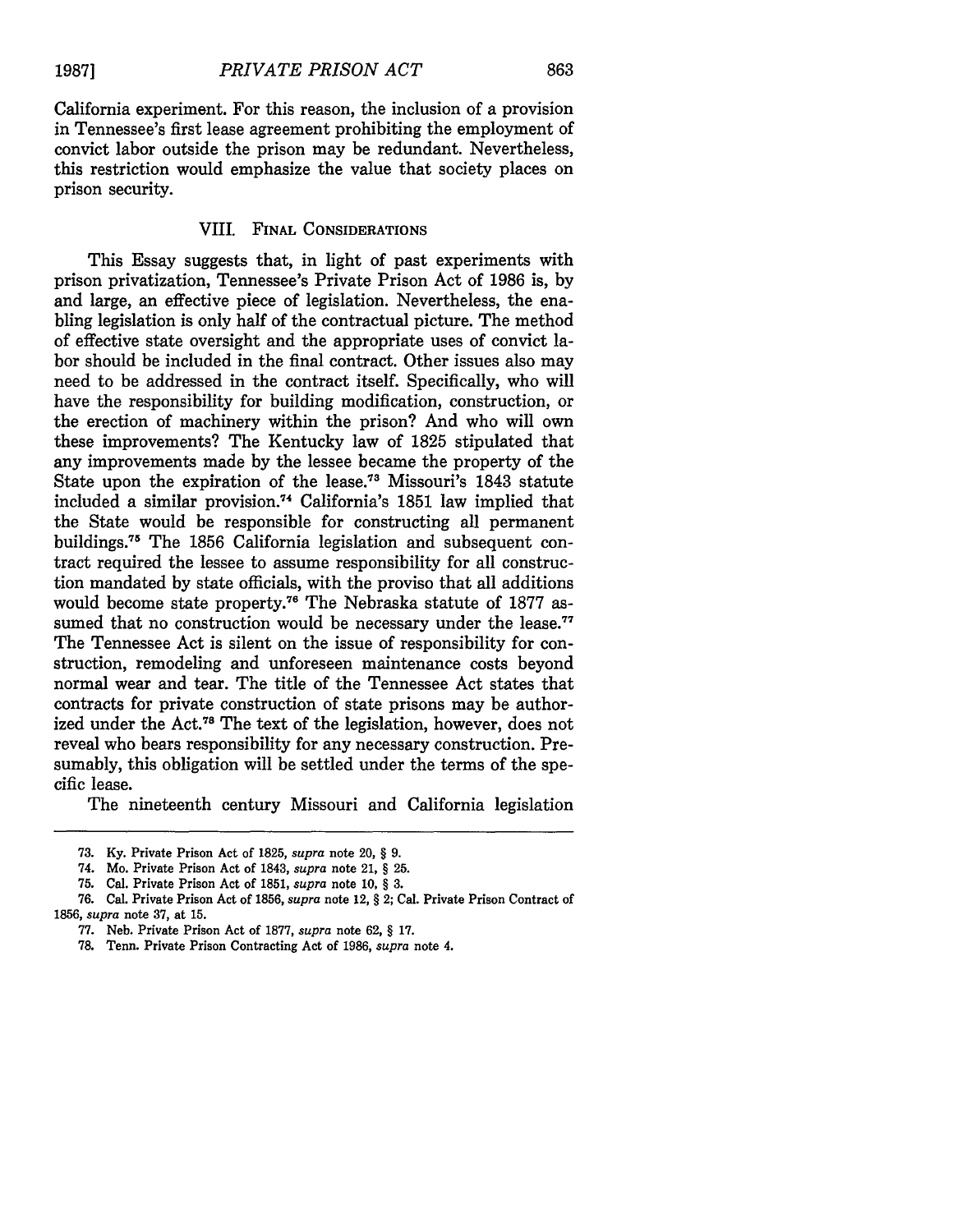also required the lessee to post a substantial bond to ensure faithful performance of its contractual obligations.<sup>79</sup> The Kentucky and Nebraska statutes were silent on this issue as is the 1986 Tennessee Act. The requirement under the Tennessee Act that the contractor provide "an adequate plan of insurance" might be construed, however, as being similar to the nineteenth century bond requirement.<sup>80</sup>

Of the states reviewed here, only Kentucky established a minimum number of guards to be employed at the privately run prison. The Kentucky law also required state approval of every guard employed by the lessee."1 The absence of such concerns in the California contracts resulted in the lessee cutting the number of guards below the level generally considered necessary for adequate prison security.<sup>82</sup> Yet, the lack of a numerical quota in the Tennessee Act should not be regarded as a flaw. Section 6(2) of the Act requires the Commissioner of the Department of Correction to certify that the standards for security at Tennessee's privately run prison will be "equal or superior" to those operational elsewhere in the State before the private prison contract can be finalized.<sup>83</sup> This is perhaps sufficient protection and is more flexible than a numerical standard.

One final factor needs to be addressed. The principal California prison lessee of the 1850s was a man of immense political ability who often used his talents for personal gain.<sup>84</sup> The lessee helped elect and defeat governors and was regularly a member of the State legislature.<sup>85</sup> The potential for abuse of the political process by those with an economic interest in private prison management suggests that limitations upon the lessee's political activities should be considered in the drafting of any modern contract.

It is hoped that some practical result might come from this venture into applied history. The Tennessee Private Prison Act of 1986 generally reflects an understanding of the pitfalls of private prisons that have been experienced in the past. Whether this un-

<sup>79.</sup> *See* Mo. Private Prison Act of 1843, *supra* note 21, § *6; see also* Cal. Private Prison Act of 1851, *supra* note 10, § 2; Cal. Private Prison Act of 1856, *supra* note 12, § 6.

<sup>80.</sup> Tenn. Private Prison Contracting Act of 1986, *supra* note 4, § 7(a)(2).

**<sup>81.</sup>** Ky. Private Prison Act of 1825, *supra* note 20, § 7.

<sup>82.</sup> *See* California Chronicle (San Francisco), Apr. 1, 1856, at 1, col. 3.

<sup>83.</sup> Tenn. Private Prison Contracting Act of **1986,** *supra* note 4, § 6(2).

**<sup>84.</sup> J.** O'MEARA, BRODERICK **AND** GwIN, **THE** MOST EXTRAORDINARY **CONTEST** FOR **A SEAT IN THE SENATE** OF **THE** UNITED **STATES** EVER KNOWN, A **BRIEF** HISTORY OF EARLY **POLITICS IN CALIFORNIA 113-15 (1881).**

**<sup>85.</sup>** *Id.*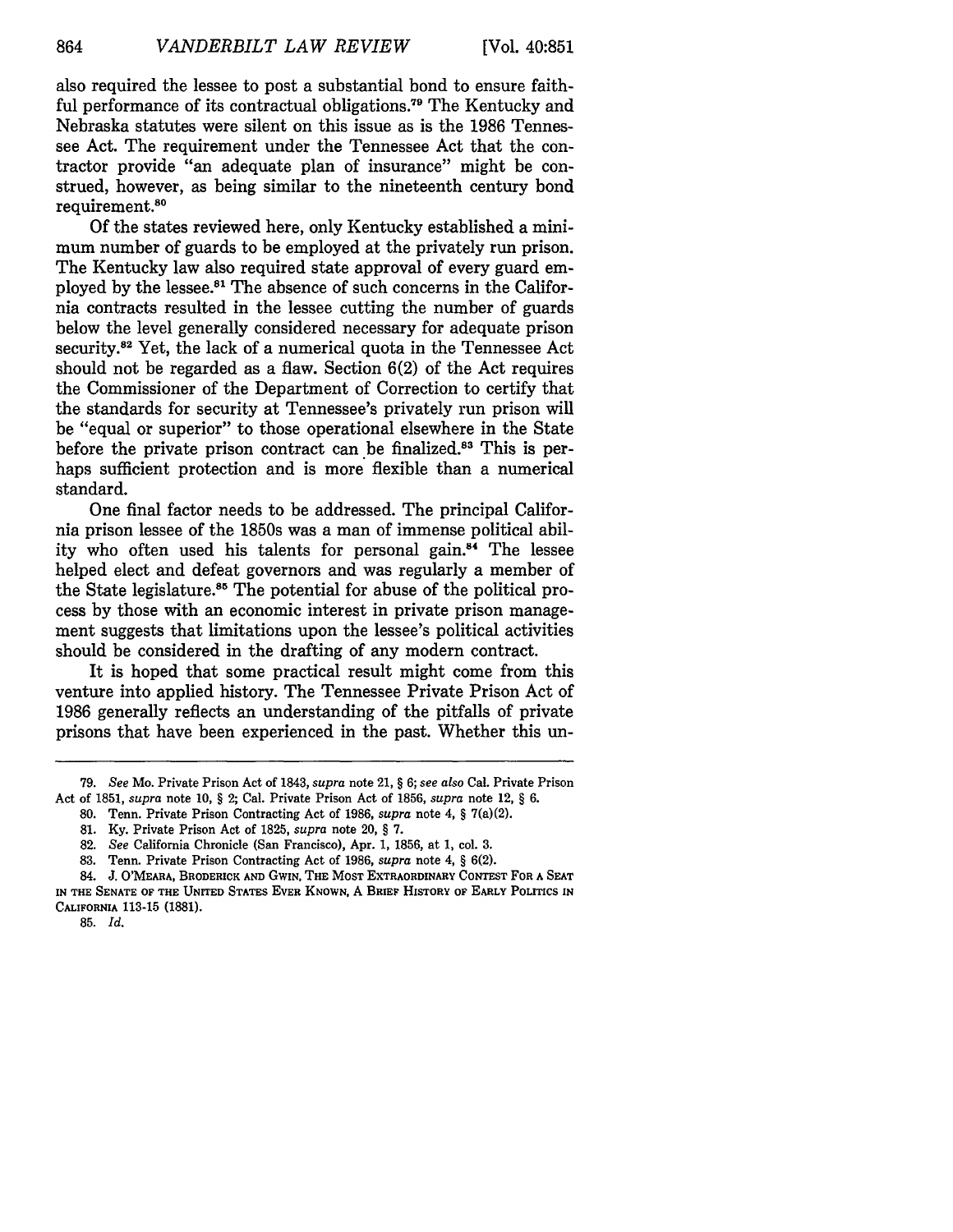derstanding was acquired through historical research or from knowledge of comparable modern situations is immaterial. In the end, all that is required is a statutory foundation that will adequately serve the state during its experiment with private prison management. Tennessee appears to have accomplished this goal in its Private Prison Act of 1986.

 $\ddot{\phantom{a}}$